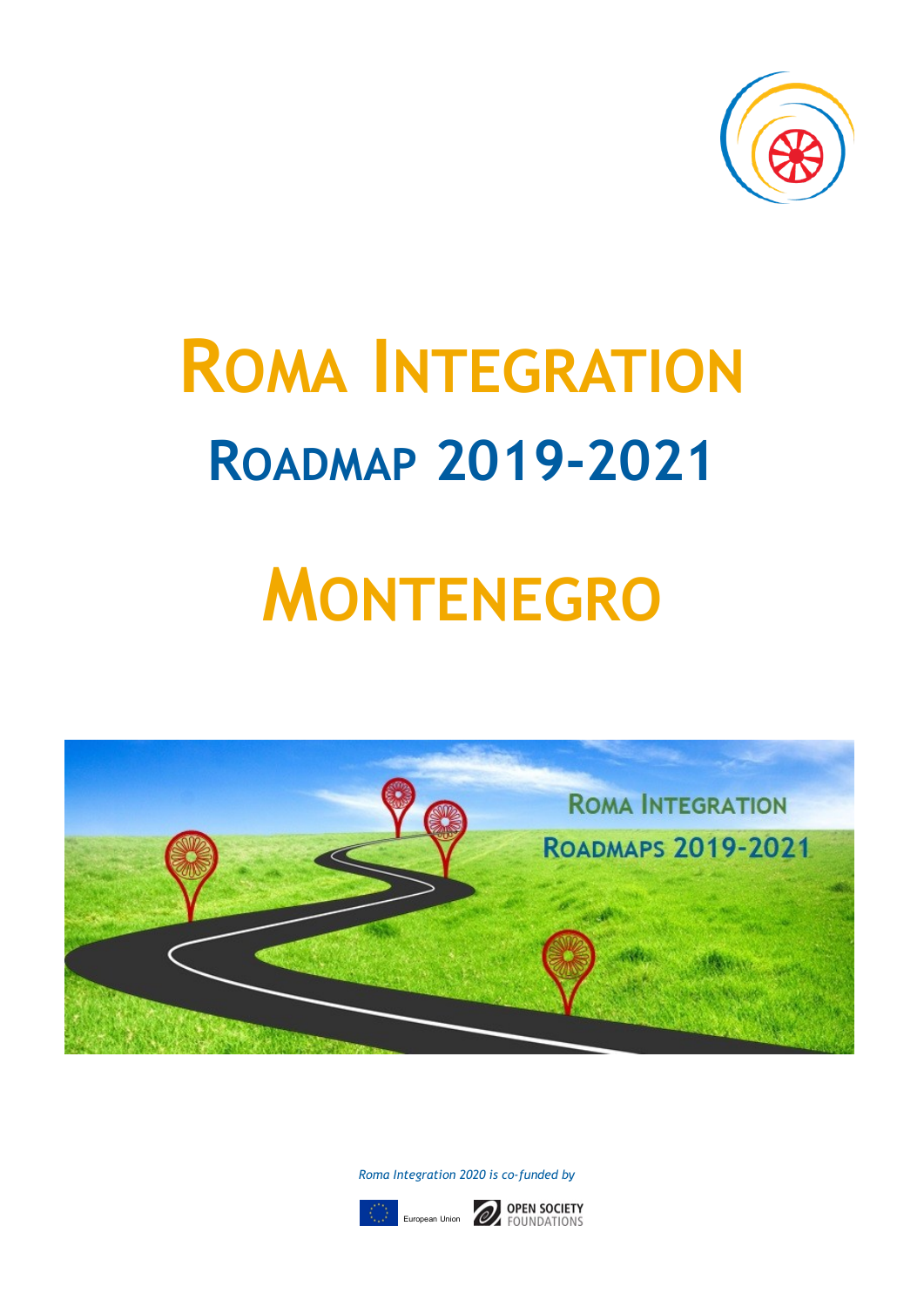## *Employment*



Information on the employment of Roma<sup>1</sup> in Montenegro is available from the 2017 Regional Roma Survey<sup>2</sup> according to which the **employment rate of Roma stood at 14%**. In comparison, the employment rate of their non-Roma neighbours was 37%, **while the general employment rate was 52%**. In relation to the informal work rate**, 61% of Roma were engaged in undeclared work** compared to only 33% of non-Roma living in their proximity. The gap in the employment rate should be reduced gradually. **Roma employment rate should be at least 25% by the time Montenegro acquires European Union (EU) membership<sup>3</sup> .** Assuming stable employment rate of their non-Roma neighbours, this would mean that the employment rate gap is reduced to only 12% at the time of EU accession. **The most effective and efficient way to achieve this is by transforming undeclared work among Roma into declared work. The target is to transform at least 20% of the undeclared work among Roma into declared work by the EU accession**. Assuming that the undeclared work rate of non-Roma living in Roma proximity remains stable, Montenegro will effectively reduce the gap in undeclared work to only 8%. To achieve set targets, the milestones are to reduce the undeclared work among Roma to 54% and increase the employment rate to 17% in 2021.

The [National Roma Integration Strategy](https://www.rcc.int/romaintegration2020/download/docs/20160324%20ME%20NRIS%202016-20%20%5ben%5d.pdf/516f4f38750495e5df7c9596503cf7e4.pdf) (NRIS) lays down the need to increase the number of Roma in the work process through direct measures aimed at their employment, whereas the Operational Conclusions (not available online) envisage to increase employment of Roma in public and private sphere. One of the direct employment measures stipulated by NRIS relates to the development of secondary legislation governing formation of special credit line designed to finance Roma self-employment. Similar measure is envisaged within the Operational Conclusions on the need to create a special credit line for Roma to launch individual or family businesses that would benefit from tax and other duties exemptions for up to 5 years. **Activities relating to promoting special tax treatment of Roma who launch new business were not implemented thus far.** The [2018 Action Plan for Roma](http://www.mmp.gov.me/ResourceManager/FileDownload.aspx?rid=308591&rType=2&file=AP%202018.%20Strategija%20za%20socijalnu%20inkluziju%20Roma%20i%20Egip%C4%87ana2016-2020.PDF)  [Integration](http://www.mmp.gov.me/ResourceManager/FileDownload.aspx?rid=308591&rType=2&file=AP%202018.%20Strategija%20za%20socijalnu%20inkluziju%20Roma%20i%20Egip%C4%87ana2016-2020.PDF) envisaged development of professional qualifications for individual collectors of secondary raw materials, as well as realisation of educational programmes for obtaining professional qualifications. **In 2018, an agreement with the [Center for Vocational Education](http://www.cso.gov.me/en/center) was reached to standardise the profession of secondary raw materials collectors.** 

Logical continuation of activities to standardise the profession of secondary raw materials collectors is to start formalising their employment following the approach defined throughout the Roma integration policy documents adopted by the Government of Montenegro. **The Roma Integration action will work with the Government of Montenegro to develop a comprehensive policy for formalising undeclared work. Particular focus will be on developing a comprehensive programme for the formalisation of work of secondary raw materials collectors**, **through support in data collection, preparation of accompanying primary and secondary legislation, and preparation of funding proposals for the programme implementation.** 

The programme will be brought to the local level, in cooperation with municipalities with the largest share of Roma population. The programme should consider appropriate specific solutions for the following key issues: need for gradual reduction of social aid (governed by the [Law on Social and Child Protection\)](http://www.minradiss.gov.me/ResourceManager/FileDownload.aspx?rid=338224&rType=2&file=Zakon%20o%20socijalnoj%20i%20dje%C4%8Djoj%20za%C5%A1titi.pdf) to families that will

**\_\_\_\_\_\_\_\_\_\_\_\_\_\_\_\_\_\_\_\_\_\_\_\_\_\_\_\_\_\_\_\_\_\_\_\_\_\_\_\_\_\_\_\_\_\_\_\_**

<sup>&</sup>lt;sup>1</sup>) In line with the terminology of the European institutions and international organisations, the term 'Roma' is used here to refer to a number of different groups (e.g. Roma, Sinti, Kale, Gypsies, Romanichel, Boyash, Ashkali, Egyptians, Yenish, Dom, Lom, Rom and Abdal) and includes 'travellers' or 'itinerants', without denying the specificities of these groups. <sup>2</sup>) 2017 Regional Roma Survey of the European Commission, United Nations Development Programme and the World Bank - Country Fact Sheet Montenegro, available at: [http://](http://www.eurasia.undp.org/content/dam/rbec/docs/Factsheet_MONTENEGRO_Roma.pdf) ww.eurasia.undp.org/content/dam/rbec/docs/Eactsheet\_MONTENEGRO\_Roma.pdf

<sup>&</sup>lt;sup>3</sup>) This is in line with the aspirations of Montenegro in promoting Roma integration as recognised in the Western Balkans Declaration on Roma and EU Enlargement. The Declaration will be signed in the 2019 Western Balkans Summit in Poznan.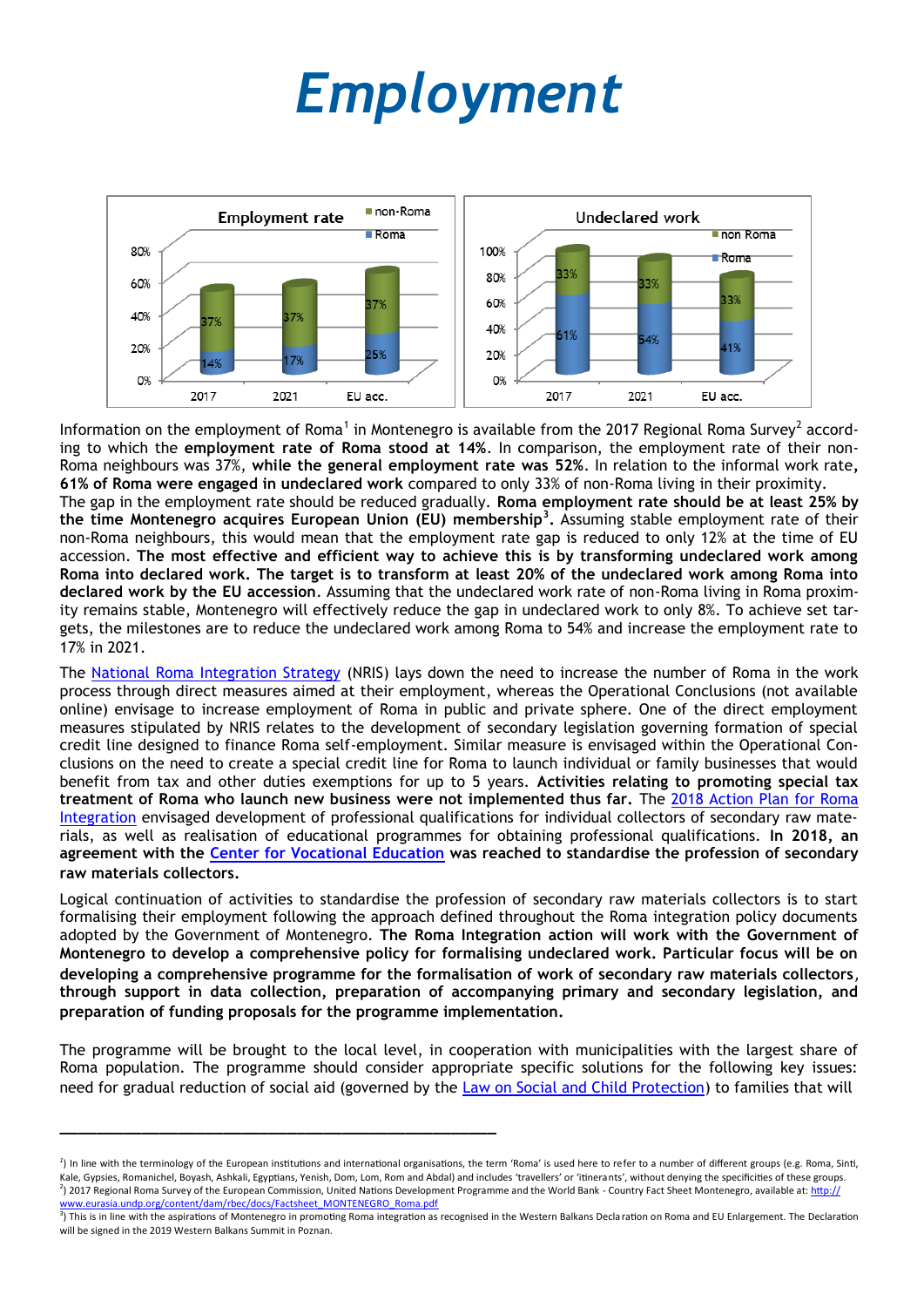be employed through the programme and need for preferential tax treatment in the period right after their work is formalised until exit from poverty is ensured; possible modalities of organising formalisation of undeclared work; necessity to integrate the secondary raw material collectors in integrated waste management legislation at the central and local level (including in multi-annual waste collection plans); and the possibility to activate [legis](http://www.azzk.me/novi/joomlanovi/pravni-okvir)[lation on State Aid](http://www.azzk.me/novi/joomlanovi/pravni-okvir) in support of organising and formalising their work. The programme should also consider training needs for obtaining qualifications for the standardised profession and need for specific treatment of this particular work because of its specific nature - relating to its contribution to environmental protection and on-thejob safety requirements.

**The Roma Integration will further provide expert support in official data collection on the situation on Roma in Montenegro in 2020, in cooperation with MONSTAT Statistical Office of Montenegro.** Based on the results that are expected in 2021, including those on the educational and work profiles of Roma, additional support should be conceptualised, such as for formalising work in other fields of employment.



Only available information on the number of illegal dwellings in Montenegro is included in NRIS. According to the Strategy, 40% of the dwellings where Roma live are illegally built. At the same time, the 2017 Regional Roma Survey shown that 77% of Roma live in segregated settlements, 60% Roma households live in inadequate housing, and 94% of Roma face severe material deprivation. The explained multiple adverse factors point to the necessity to provide Roma with specific support that will tackle multi-dimensionality of the housing and poverty issue. **Recognising this need, legalisation of Roma housing and Roma informal settlements will be prioritised in the first phase of resolving housing problems of Roma. Montenegro aims to reduce the number of Roma owned illegal dwellings to 30% in 2021, and to 15% at the time of EU accession.** Since the baseline is an estimate, the targets should also be considered as estimates. More reliable data need to be collected, after which updated targets and milestones can be set.

Montenegro NRIS stipulates identification of Roma owned housing units that can be legalised, active support of local self-governments to Roma in the legalisation process**, and the definition of measures and activities necessary for the legalisation of Roma settlements and structures**. The need to legalise informal settlements is further recognised in the [Social Housing Programme 2017-2020.](http://www.mrt.gov.me/ResourceManager/FileDownload.aspx?rId=291107&rType=2) The Programme and the [Law on Social Housing](http://www.mrt.gov.me/ResourceManager/FileDownload.aspx?rId=157467&rType=2) identify Roma as a priority group in the field of housing, but without additional guarantees on how to ensure prioritisation. **Up to date no activities were performed to support legalisation of Roma housing and Roma informal settlements.** Information on the number of legalisation cases applied by Roma and their status is also not available. The deadline for legalisation has passed, whereas responsible officials estimate that Roma did not resolve legal status of their dwellings in significant numbers due to the high price of the procedure and some of legalisation criteria that Roma could not comply with.

Montenegro has set up the [Geoportal](http://www.geoportal.co.me/) of the Real State Administration that provides overview of all data available in the immovable property cadastre. Information is available for 99% of urban areas and 75% of the total territory of Montenegro (according to the [Economic Reform Programme 2018-2020\).](http://www.gov.me/ResourceManager/FileDownload.aspx?rId=305877&rType=2) Here lies the opportunity to identify informal Roma settlements, opportunities for individual housing and settlements legalisation, land ownership structure, and infrastructure works and desegregation requirements. The information should be obtained by comparing existing data with information available at the local levels of governance and from the Roma civil society, as well as through additional data collection (if required).

Besides the need for data, other key considerations for resolving housing issue of Roma are as follows: it is less costly to legalise existing housing than construct new social housing; in the medium-term it is required to pilot holistic settlements legalisation programmes that will combine legalisation, social housing, and settlements reconfiguration; the legislation needs to be adjusted to allow for settlements legalisation programmes in